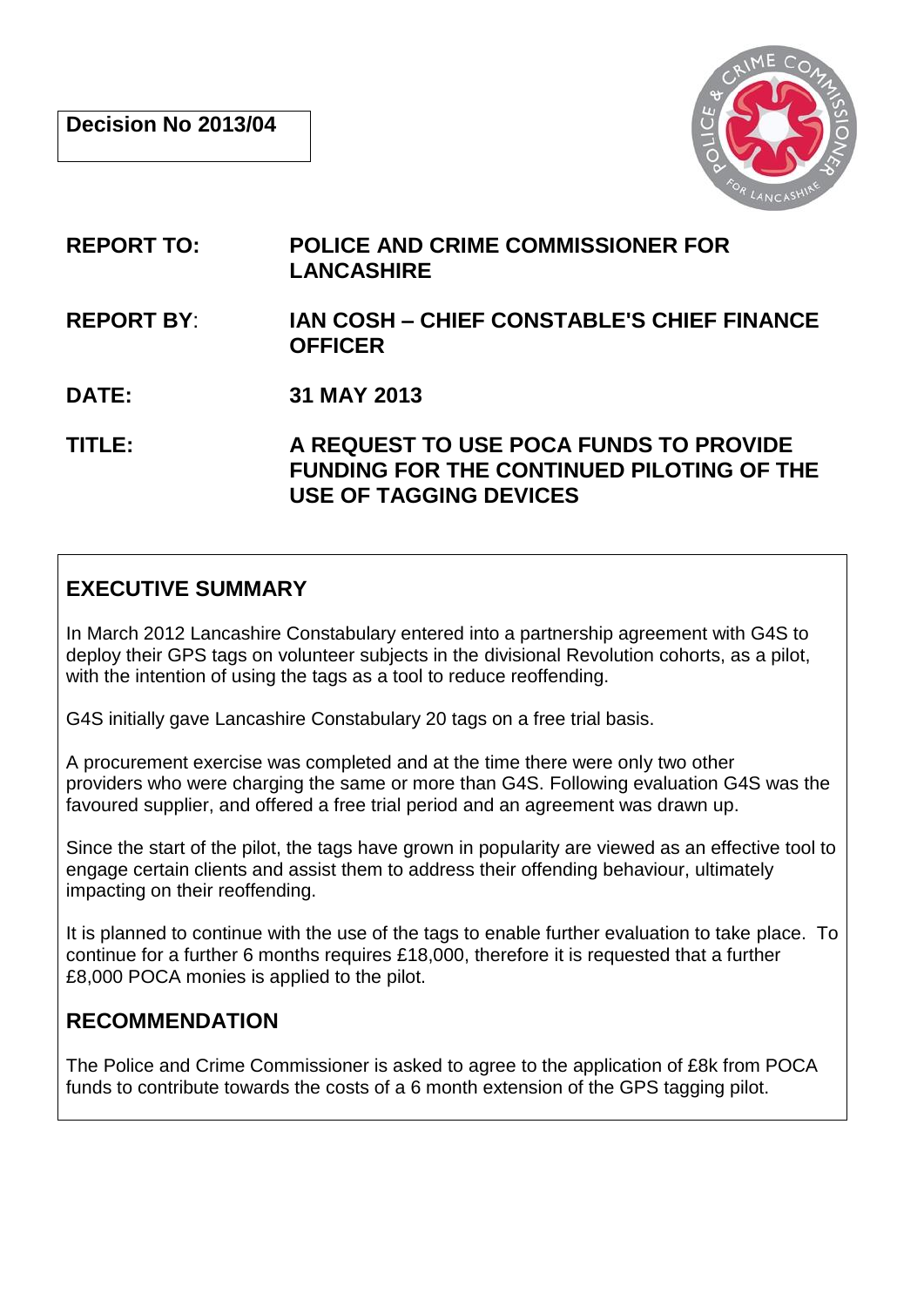### **Decision taken by the Police and Crime Commissioner for Lancashire:**

| Original decision, as set out in the attached   YES | <b>NO</b> |
|-----------------------------------------------------|-----------|
| report, approved without amendment                  |           |
| (please delete as appropriate)                      |           |
|                                                     |           |

**Original decision required to be amended and decision as detailed below: The reasons for the amended decision are as detailed below:**

#### **Police and Crime Commissioner: Comments**

# **DECLARATIONS OF INTEREST**

The PCC is asked to consider any personal / prejudicial interests he may have to disclose in relation to the matter under consideration in accordance with the law, the Nolan Principles and the Code of Conduct.